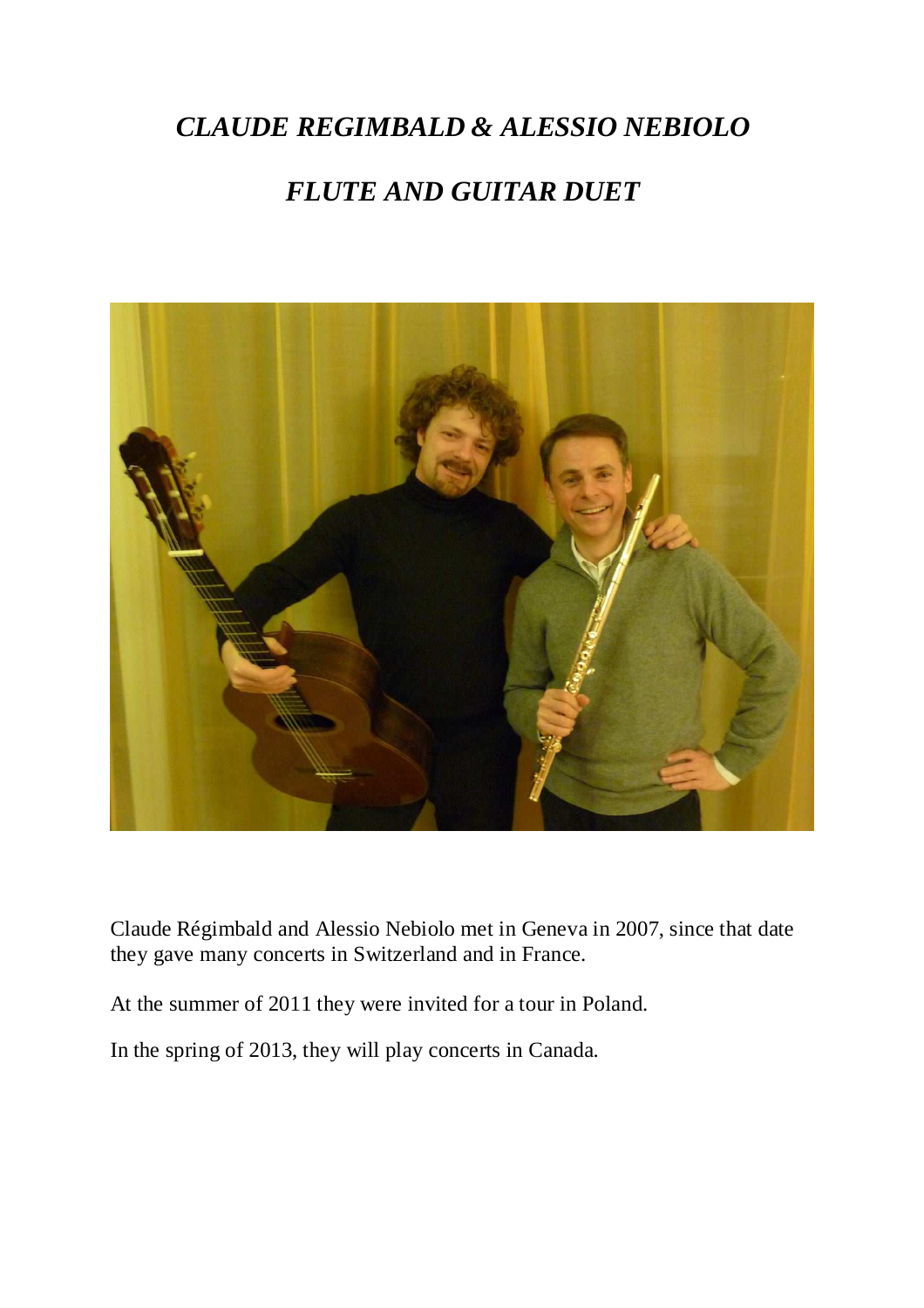#### *ALESSIO NEBIOLO*



Alessio Nebiolo was born in Alessandria (Italy). He starts his musical studies with Gianpiero Biello in Asti. Then, he kept on studying with Guido Margaria at the Alessandria conservatory "Antonio Vivaldi" and obtained a diploma with "distinctions". He perfected his formation with other professors as Stefano Grondona, Betho Davezac, and Dusan Bogdanovic. In 2003, he obtained his "Diplôme de Virtuosité" (Concert Diploma) with "congratulations of the Jury" at the Lausanne Conservatory in the professional classes of the Brazilian guitarist Dagoberto Linhares. Then, he is invited to end his studies with a "Diplôme de Soliste" (Soloist Diploma with orchestra), which he obtained with "Congragulations of the Jury"; he also gained the First Price Max Jost dedicated to the best soloist of the year among all instruments.

Alessio Nebiolo is already a laureate of several competitions as "Concours Città di Varenna" (1st price), the "International young concert performer competition" (1st price) and the "Verdi competition" (1st price) in Roma, the "International Competition S. Salmaso" in Viareggio (2nd price, 1st not assigned). In 1999, his diploma is considered as one of the three best diplomas among all the Italian conservatories and all the instruments. This distinction offers him the possibility to be invited to perform in a great number of recitals.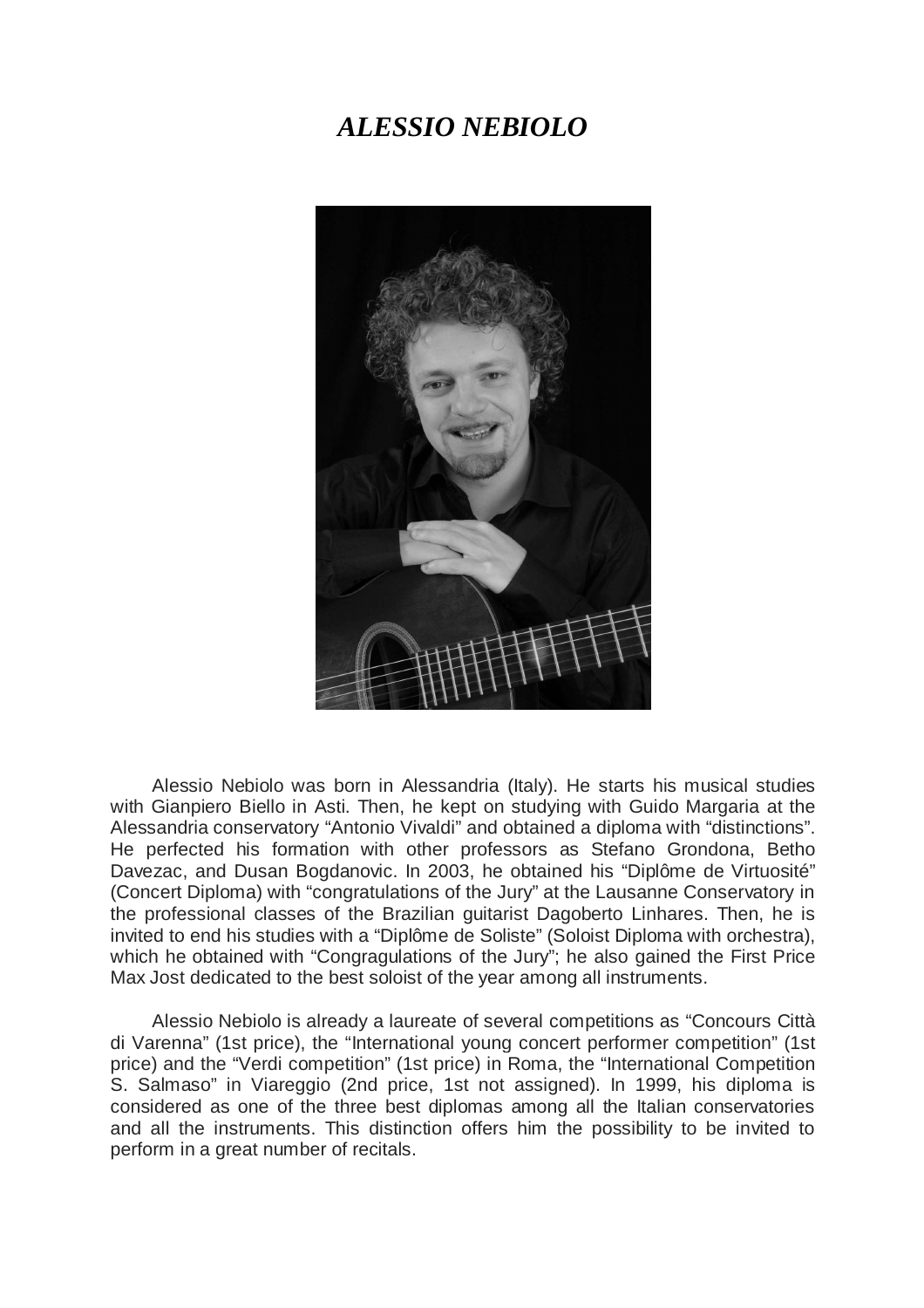Since his debuts in 1995, in the "Palazzo Ottolenghi" (Asti), Alessio Nebiolo has embarked upon an international carrier. He performed in most of all the Italian regions, invited by numbers of festivals, as the "Festival Internazionale di Siracusa", the "Rossini Opera Festival" (Pesaro), the "Festival Galuppi" (Venice), the "Europa Musica" (Firenze), and the "Verbania Musica Festival". He gave recitals in France, in Versailles and Chevreuse for the "Fondation de Coubertin", in Annecy on the occasion of the "Cinema International Festival", in Arles for the famous "Trophée International de la Musique" (International Music Trophy), in Cannes, St. Etienne, in Normandy for the "Festival de l'Orne"and played in tournée with the 'Orchestre Symphonique du Mont Blanc' . He also performed as soloist and in chamber formation in the Villa Real "Fundaçao Casa de Mateus" in Portugal and in several other towns of the country, as Figueira da foz, Porto, Illes Açores. Alessio Nebiolo also gives musical performances in Switzerland in famous festivals, as the "Festival de Lucerne", the "Sommets Musicaux de Gstaad", "Musik an de ETH" in Zürich, the "Saison de concerts du Grand Lancy" in Genève, the "Sommets du Classique de Montana"and the 'Festival International de Guitare de Lausanne'. In Germany, he gave concerts in Munich, Wolfsburg , Augsburg, Hamburg, Kiel and Speyer. He was invited to play in the national Andorra auditory as well as for the national television channel, and in Stockholm (Sweden) by the Italian Institute for the Culture. He participated to a tour in Romania with the "Philharmonie Marea Neagra" orchestra, with whom he performed the "Concierto de Aranjuez". He usually collaborates with the Orchestra Sinfonietta de Lausanne, the "Nova Amadeus Chamber Orchestra" in Rome, the 'Orchestre Symphonique du Mont Blanc' (Haute Savoie) , Camerata del MEC (Uruguay) and Philarmonica de Cochabamba (Bolivia). In 2007, he travelled in Asia for a long tour and performed in India and Indonesia et Sri Lanka ; 11 concerts and master classes in some of the most prestigious halls as the Erasmus Huisde Jakarta, the CCF Auditorium in Bandung, the Dehli Habitat Center, the Calcutta School of Music, the Kala Academy Hall, Goa, Russian Cultural Center, Colombo. During a second tour in USA, he played in several towns such as Philadelphia, Baltimore, Dayton, Ann Arbor invited by Americans Universities and the Italian Institute of Culture. In 2009, a tour in France saw him as interpreter of the Romancero Gitano composed by Mario Castelnuovo Tedesco with the Choir of the Orchestre Symphonique du Mont Blanc. During the same year, he realized a tour in South America, playing as soloist in concerts, as interpreter of the Concierto de Aranjuez composed by Joaquin Rodrigo and keeping master classes in Uruguay, Paraguay and Bolivia. In 2010, in collaboration with de Foundation 'Les Instruments de la Paix of Geneva and the Geneva Music Conservatory, he visited Palestine and Israel for a series of concerts and master classes. He recorded for the following TV channel : the French television TF1, the Television Suisse Romande TSR1 (Swiss French Television), Léman Bleu, Rai3 and Rete 4 in Italy, as well as for the National Swiss Radio channels Espace2 and DRS2 and the National Bolivian Television. He usually plays in duo, trio, quartet and octet of guitars, also collaborating with string quartets in Italy and Switzerland , such as the 'Quartetto Rieckof' composed by the first parts of the 'Orchestre de la Suisse Romande'. Since 2001 he has played with the Lausanne Guitar Trio and since 2003 in duo with the accordionist Nadio Marenco. He recorded four CD as soloist, such as 'Live at Lucerne Festival' published by the 'Festival de Lucerne' and broadcasted by the Swiss radio 'Espace 2 and two CD with the accordionist Nadio Marenco and with the Lausanne Guitar Trio. At present, Alessio Nebiolo is a guitar teacher at the Geneva Music Conservatory in Switzerland and keeps master classes in Europe, South America and Asia.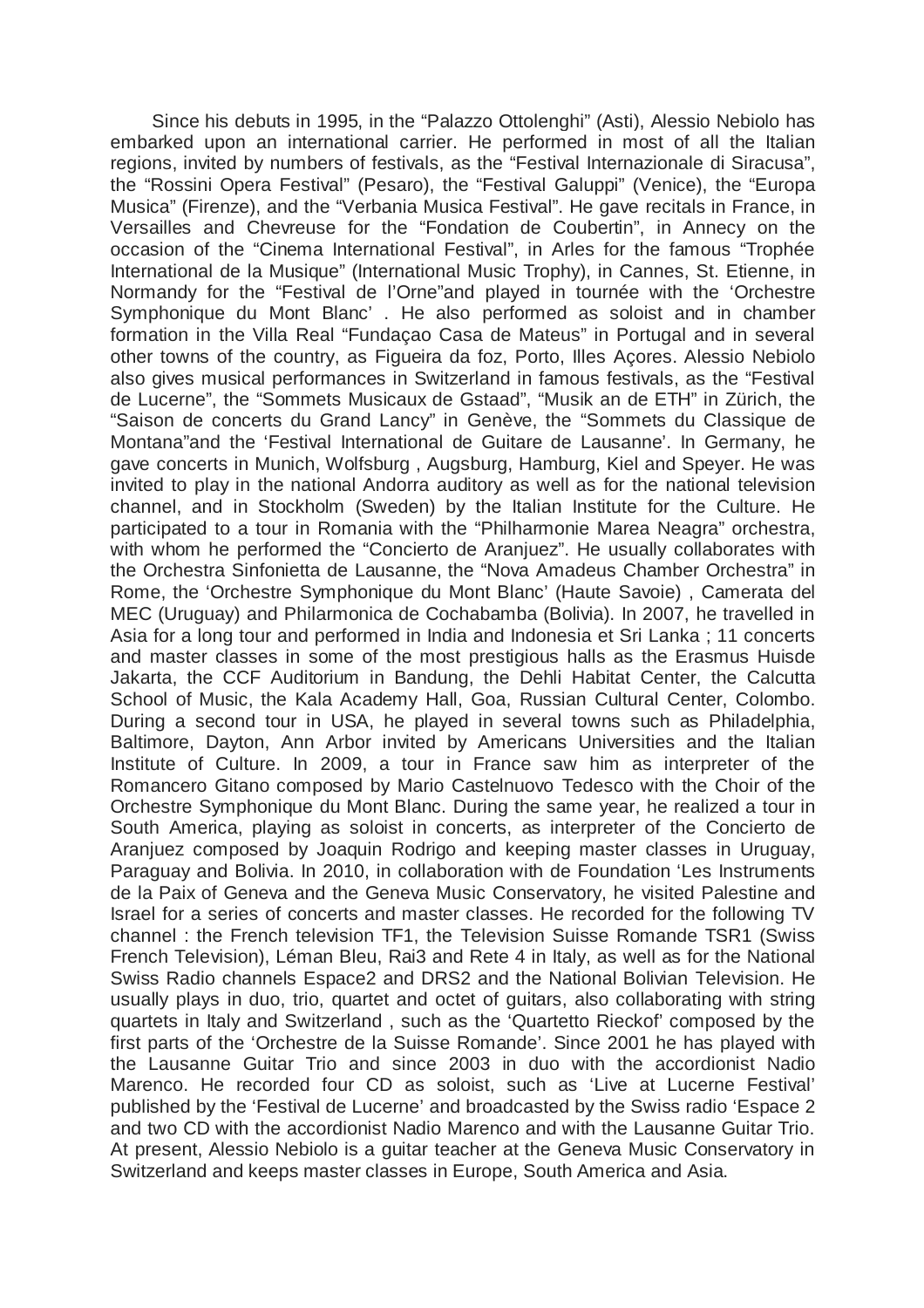# *CLAUDE REGIMBALD*



*« Régimbald is indeed a virtuoso, but also a musician capable of subtlety. »*  Claude Gingras, La Presse, Montreal.

*« … an established soloist, he produces a magnificent sound and very fine phrasing. »* Denis Verroust, La Traversière, Paris.

*« Bravissimo »* Jean-Pierre Rampal.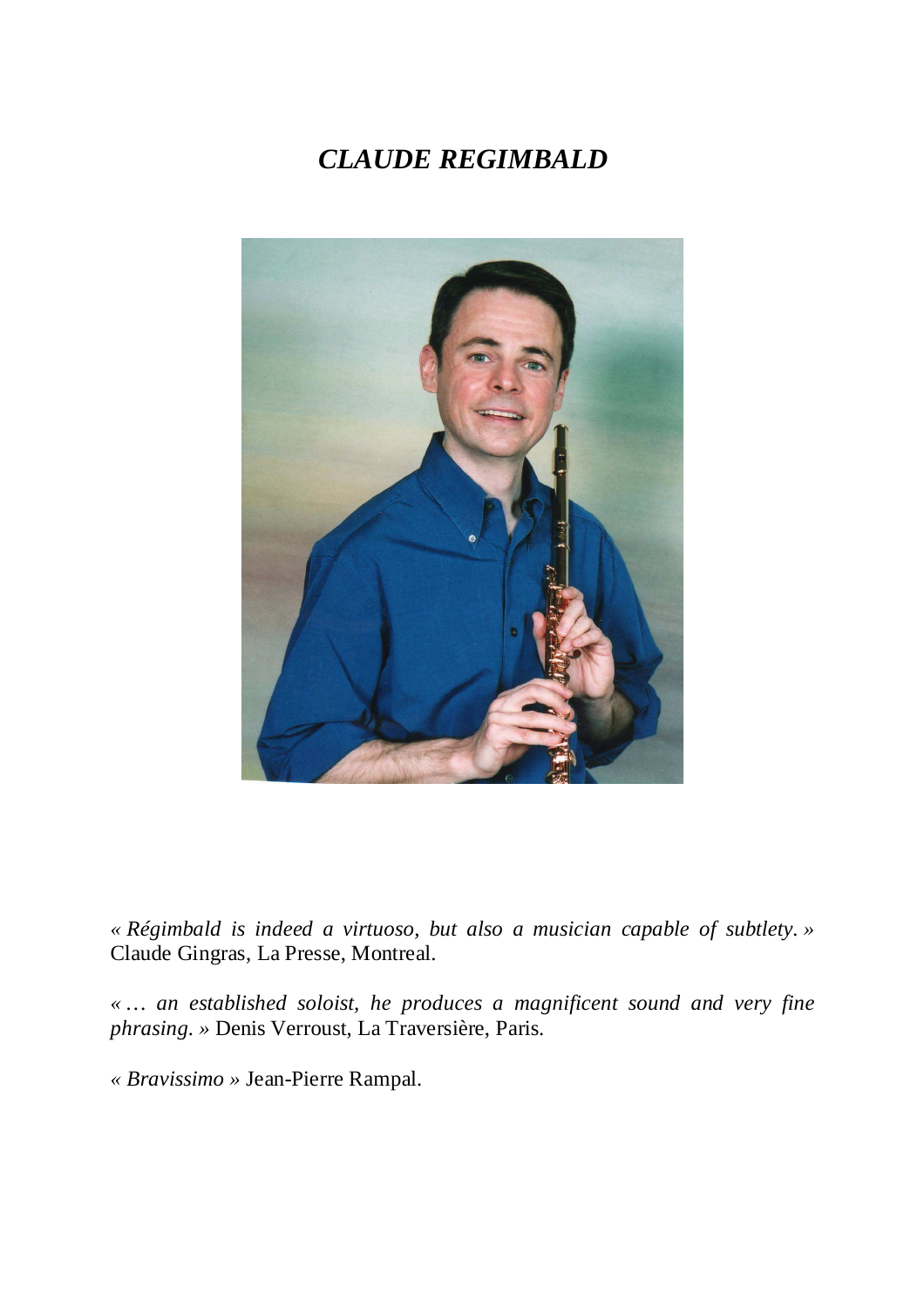Claude Régimbald, a French flautist originally from Quebec, has given hundreds of concerts and recitals in Canada, France, Switzerland, Britain, Spain, Poland and Brazil. He has recorded five CD's: *La flûte virtuose* and *Impressions québécoises* on the SNE label, *La flûte au Conservatoire de Paris* on the ATMA label, *Rêverie* on the VDE-Gallo label, and a flute and harp recital *Couleurs.* He has performed Jacques Ibert's *Concerto* with the Belgrade Philarmonic Orchestra on Yugoslavian national television, and has often been heard on the French and English networks of the CBC, on Radio-France and on the Radio Suisse-Romande Espace 2 network.

 He completed studies at the music conservatory in Montreal where he obtained a unanimous First Prize in both flute and musical analysis. He went on to study at the conservatory in Geneva with Maxence Larrieu, where he obtained a First Prize in Virtuosity Class.

 In 1992, he won the Third Prize as well as the Jury's Special Prize at the 22<sup>nd</sup> International Competition of the Jeunesses Musicales in Belgrade. Claude Régimbald was the recipient of grants and bursaries from the Canada Council for the Arts and the Quebec arts and letters council, and a prize winner in many competitions, including the Quebec and Canadian Music Competitions, the International Stepping Stone Competition, the CIBC National Music Festival, the Quebec symphony orchestra competition and the French Music Days competition in Montreal.

 Claude Régimbald teaches at the conservatory in Ferney-Voltaire, in France.